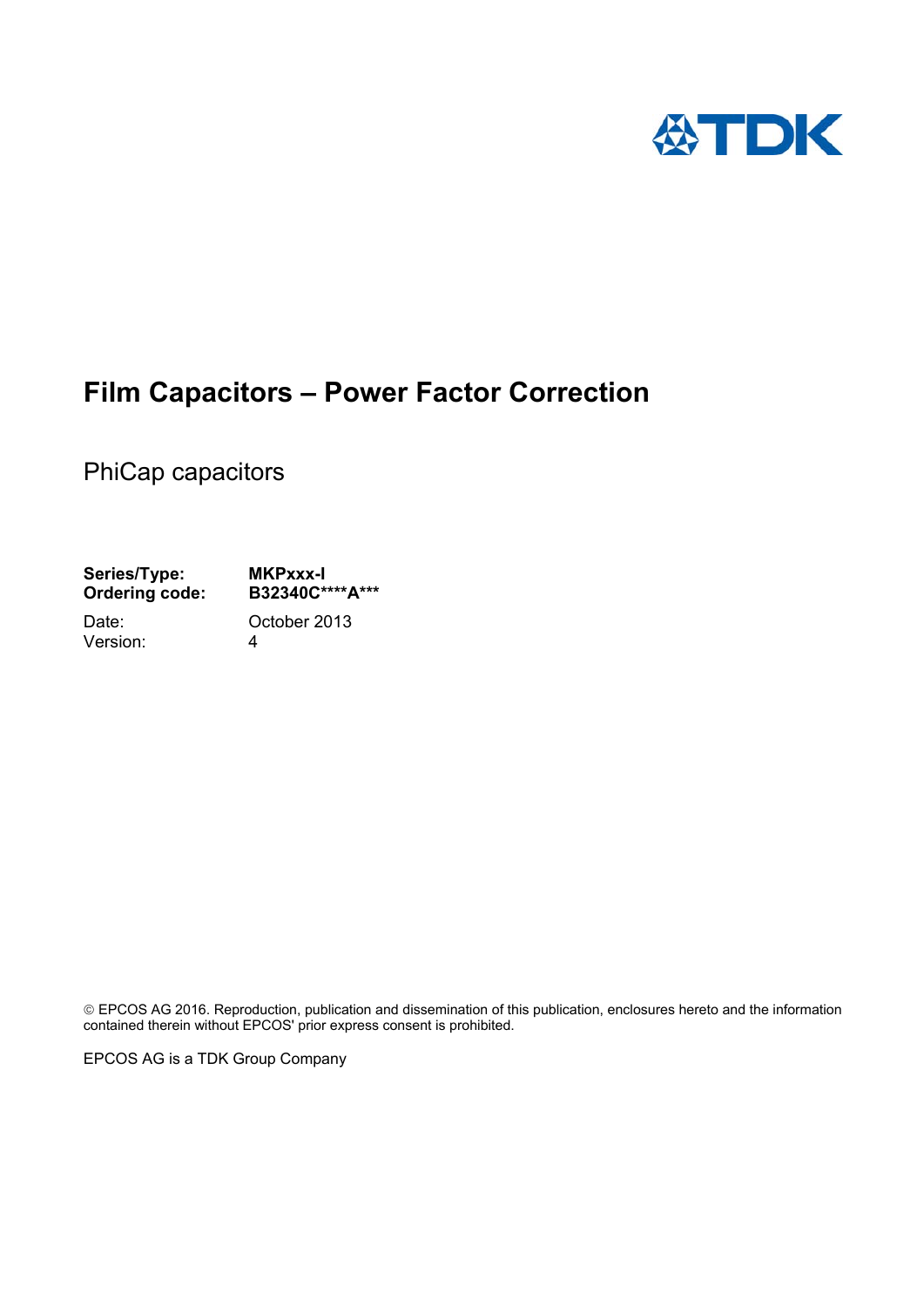# 怂TDK

### Film capacitors – Power Factor Correction **B32340C\*\*\*\*A\*\*\***

### **PhiCap capacitors MKPxxx-I MKPxxx-I**

### **Construction**

- Dielectric: metallized polypropylene film
- Semi-dry; biodegradable soft resin; non-PCB
- Case: extruded round aluminum can with stud
- Mounting and grounding: threaded M12 stud on bottom of can
- Degree of protection: IP00 (optionally IP54 with terminal cover; additional cable gland at cable entry required)

### **Features**

- Single phase, provided with discharge resistors
- Dual safety system: overpressure disconnector, self-healing technology
- $\bullet$  constants file # E106388
- $\bullet$  C22.2 N°190 MC # 236094
- Naturally air cooled (or forced air cooling)
- **Indoor mounting**

### **Typical applications**

For Power Factor Correction

### **Terminals**

 $\blacksquare$  Fast-on terminals

### **Mounting**

■ Threaded stud at bottom of can (max. torque = 10 Nm for M12)



### **Dimensional drawing**



### **Characteristics**

| Rated capacitance $C_R$ and $Q_R$ | According to specification table |
|-----------------------------------|----------------------------------|
| Tolerance                         | $-5/10%$                         |
| Rated voltage $V_R$               | According to specification table |
| Rated frequency $f_R$             | 50/60 Hz                         |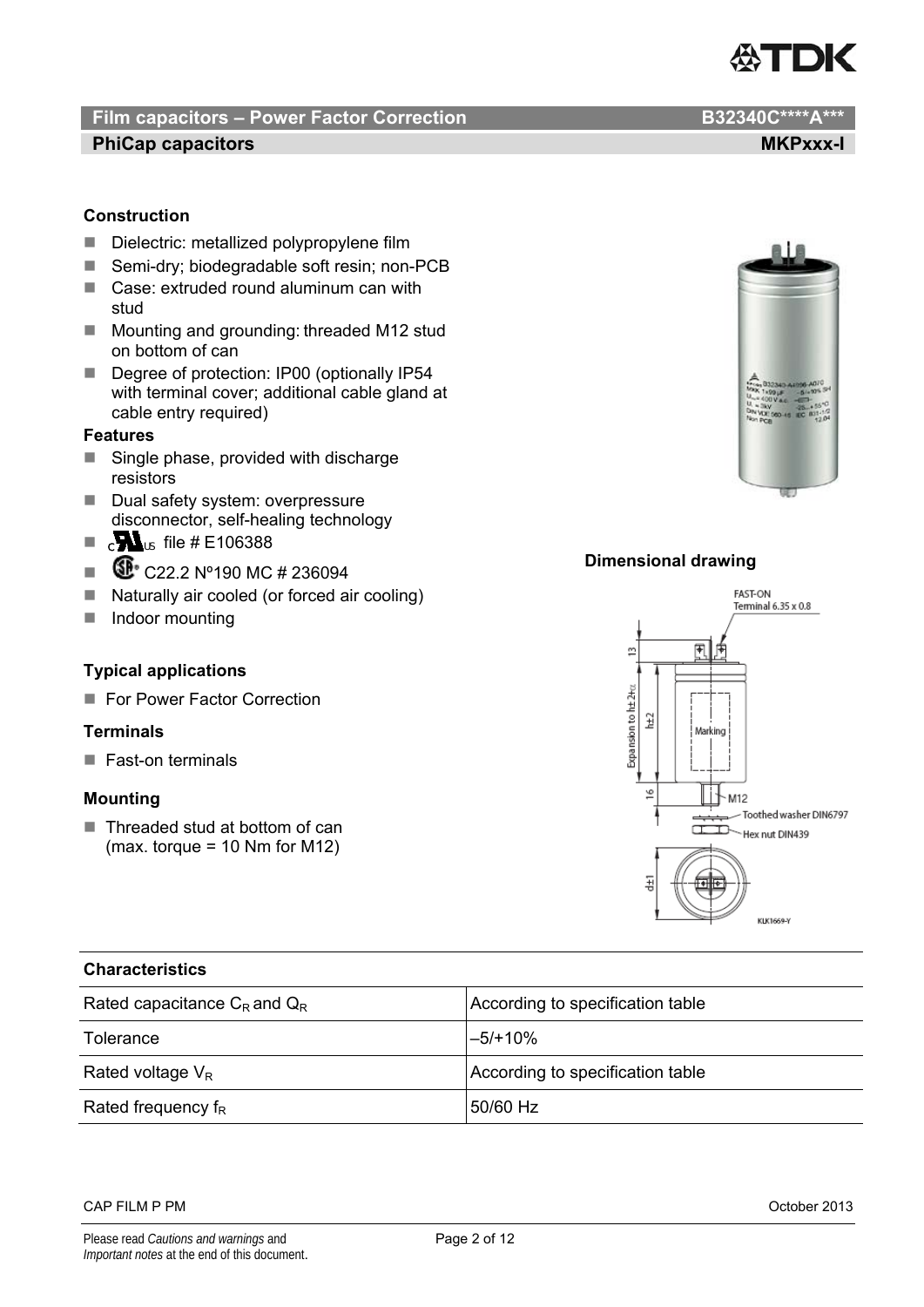

**PhiCap capacitors MKPxxx-I MKPxxx-I** 

| <b>Technical data and specifications</b>              |                                                                                                                                           |  |  |  |  |
|-------------------------------------------------------|-------------------------------------------------------------------------------------------------------------------------------------------|--|--|--|--|
| Maximum ratings (accord. to IEC 60831)                |                                                                                                                                           |  |  |  |  |
| Maximum permissible voltage $V_{\text{max}}$          | $V_R$ +10% (up to 8 h daily)<br>$V_R$ +15% (up to 30 min daily)<br>$V_R$ +20% (up to 5 min daily)<br>$V_R$ +30% (up to 1 min daily)       |  |  |  |  |
| Maximum permissible current $I_{max}$                 | Up to 1.3 $\cdot$ I <sub>R</sub> (up to 1.5 $\cdot$ I <sub>R</sub> incl. combined effects of<br>harmonics, over voltages and capacitance) |  |  |  |  |
| Maximum transient inrush current                      | Up to 200 $\cdot$ I <sub>R</sub>                                                                                                          |  |  |  |  |
| Power dissipation (dielectric)                        | < 0.2 W/kvar                                                                                                                              |  |  |  |  |
| Power dissipation<br>(excluding discharge resistors)  | < 0.45 W/kvar                                                                                                                             |  |  |  |  |
| Test data (accord. To IEC 60831)                      |                                                                                                                                           |  |  |  |  |
| AC test voltage terminal-to-terminal                  | $2.15 \cdot V_R$ , 2 s                                                                                                                    |  |  |  |  |
| Insulation voltage between terminals and<br>container | 3000 V AC, 10 s                                                                                                                           |  |  |  |  |
| Dissipation factor tan $\delta$ at 100 Hz             | $\leq 1.0 \cdot 10^{-3}$                                                                                                                  |  |  |  |  |
| Climatic category / -25/D (to IEC 60831)              |                                                                                                                                           |  |  |  |  |
| Ambient temperature                                   | 55 °C<br>Max. temp. $=$<br>Max. mean $24 h =$<br>45 °C<br>35 °C<br>Max. mean 1 year =<br>Lowest temperature =<br>$-25$ °C                 |  |  |  |  |
| Maximum permissible humidity                          | Average relative < 95%                                                                                                                    |  |  |  |  |
| Maximum permissible altitude                          | 4000 m                                                                                                                                    |  |  |  |  |
| <b>Mean life expectancy</b>                           |                                                                                                                                           |  |  |  |  |
| $t_{LD}$                                              | Up to 100 000 operating hours                                                                                                             |  |  |  |  |
| Max. 5000 switching operations according to IEC 60831 |                                                                                                                                           |  |  |  |  |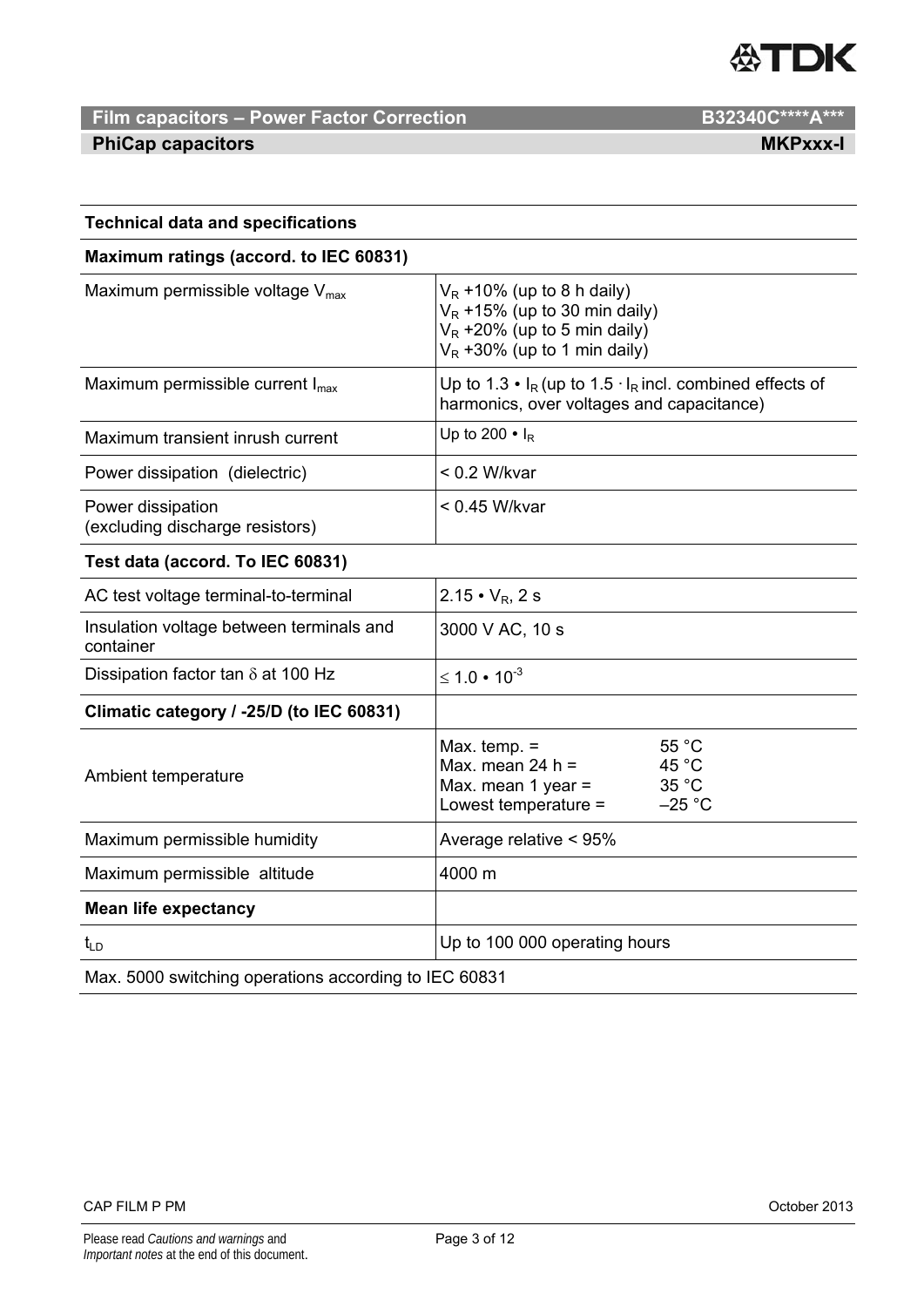# **ATDK**

**Film capacitors – Power Factor Correction B32340C\*\*\*\*A\*\*\* PhiCap capacitors MKPxxx-I MKPxxx-I** 

| Design data               |                                                                                                      |
|---------------------------|------------------------------------------------------------------------------------------------------|
| Dimensions $(d \times l)$ | According to specification table                                                                     |
| Weight approx.            | According to specification table                                                                     |
| Filling                   | Biodegradable soft resin                                                                             |
| Fixing                    | Threaded bolt M12                                                                                    |
| Max. torque (Al can stud) | 10 Nm (for Ø 63.5 mm)                                                                                |
| Mounting position         | Upright. See "Installation and maintenance"<br>instructions for PFC capacitors" for further details. |
| <b>Terminals</b>          |                                                                                                      |
| Degree of protection      | IP00, option IP54 with plastic terminal cap; additional<br>cable gland at cable entry required.      |
| Creepage distance         | 10 mm                                                                                                |
| Clearance                 | 16.5 mm (to UL 810)                                                                                  |
| <b>Safety</b>             |                                                                                                      |

| Mechanical safety          | Tear off fuses overpressure disconnector        |
|----------------------------|-------------------------------------------------|
| Max. short circuit current | (AFC: 10 kA) (to UL 810)                        |
| Discharge resistor time    | $\leq 1$ min (75 V), IEC 60831 specifies 3 min. |

### **Reference standards**

IEC 60831-1/2. UL 810-5<sup>th</sup> edition

Single phase resistor, included in the extend of delivery



CAP FILM P PM October 2013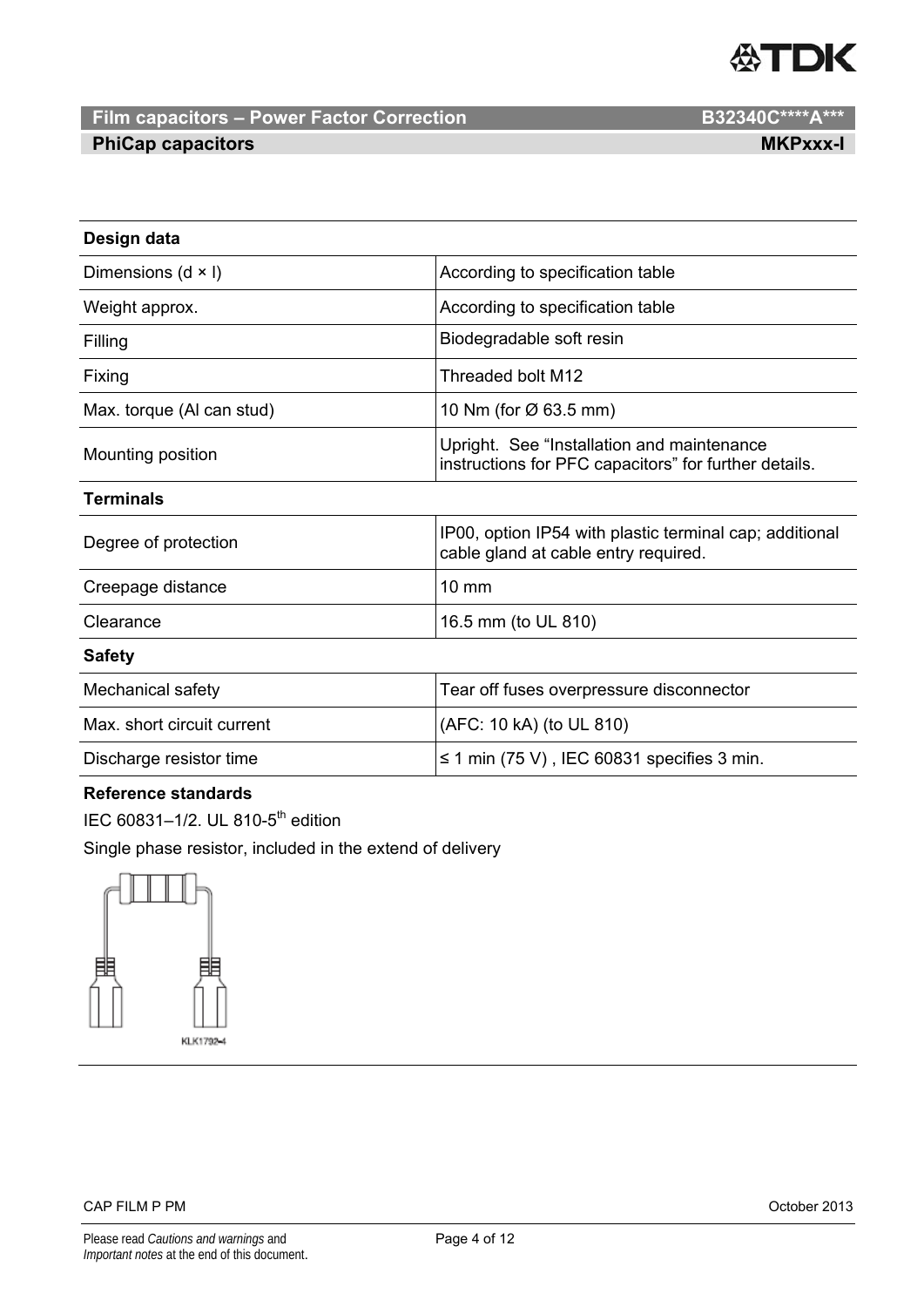# **Film capacitors – Power Factor Correction B32340C\*\*\*\*A\*\*\***

## **PhiCap capacitors MKPxxx-I MKPxxx-I**

| Single-phase capacitors $-V_R$ = 220 V AC, 50/60 Hz |        |                |        |                |       |                   |        |                 |  |  |  |  |
|-----------------------------------------------------|--------|----------------|--------|----------------|-------|-------------------|--------|-----------------|--|--|--|--|
| Product / Type                                      | 50 Hz  |                | 60 Hz  |                | $C_R$ | <b>Dimensions</b> | Weight | Quantity        |  |  |  |  |
| <b>Ordering code</b>                                | Output | l <sub>R</sub> | Output | l <sub>R</sub> |       | d x h             |        | per             |  |  |  |  |
|                                                     | kvar   | A              | kvar   | A              | μF    | mm                | kg     | box             |  |  |  |  |
| MKP220-I-0.7                                        |        |                |        |                |       |                   |        |                 |  |  |  |  |
| B32340C2001A820                                     | 0.7    | 3.1            | 0.8    | 3.8            | 45    | $63.5 \times 105$ | 0.30   | 12 <sup>2</sup> |  |  |  |  |
| MKP220-I-1.4                                        |        |                |        |                |       |                   |        |                 |  |  |  |  |
| B32340C2011A720                                     | 1.4    | 6.3            | 1.7    | 7.6            | 91    | $63.5 \times 142$ | 0.40   | 12 <sup>2</sup> |  |  |  |  |
| MKP220-I-1.7                                        |        |                |        |                |       |                   |        |                 |  |  |  |  |
| B32340C2021A020                                     | 1.7    | 7.6            | 2.0    | 9.0            | 110   | $63.5 \times 142$ | 0.40   | 12 <sup>2</sup> |  |  |  |  |
| MKP220-I-2.1                                        |        |                |        |                |       |                   |        |                 |  |  |  |  |
| B32340C2021A520                                     | 2.1    | 9.5            | 2.5    | 11.4           | 137   | $63.5 \times 142$ | 0.40   | 12              |  |  |  |  |
| MKP220-I-2.3                                        |        |                |        |                |       |                   |        |                 |  |  |  |  |
| B32340C2021A720                                     | 2.3    | 10.3           | 2.7    | 12.5           | 150   | $63.5 \times 142$ | 0.50   | 12 <sup>°</sup> |  |  |  |  |
| MKP220-I-2.8                                        |        |                |        |                |       |                   |        |                 |  |  |  |  |
| B32340C2031A320                                     | 2.8    | 12.5           | 3.3    | 15.0           | 183   | $63.5 \times 142$ | 0.50   | 12 <sup>2</sup> |  |  |  |  |

### Single-phase capacitors  $-V_R = 230$  V AC, 50/60 Hz

| Product / Type       | 50 Hz  |      | 60 Hz  |       | $C_R$ | <b>Dimensions</b> | Weight | Quantity        |
|----------------------|--------|------|--------|-------|-------|-------------------|--------|-----------------|
| <b>Ordering code</b> | Output | ΙŖ   | Output | $I_R$ |       | $d \times h$      |        | per             |
|                      | kvar   | A    | kvar   | A     | μF    | mm                | kg     | box             |
| MKP230-I-0.8         |        |      |        |       |       |                   |        |                 |
| B32340C2002A830      | 0.8    | 3.6  | 1.0    | 4.3   | 50    | $63.5 \times 105$ | 0.30   | 12              |
| MKP230-I-1.7         |        |      |        |       |       |                   |        |                 |
| B32340C2012A730      | 1.7    | 7.2  | 2.0    | 8.7   | 100   | $63.5 \times 142$ | 0.40   | 12 <sup>°</sup> |
| MKP230-I-2.5         |        |      |        |       |       |                   |        |                 |
| B32340C2022-A530     | 2.5    | 10.9 | 3.0    | 13.1  | 150   | $63.5 \times 142$ | 0.50   | 12              |

### Single-phase capacitors  $-V_R = 380$  V AC, 50/60 Hz

| Product / Type       | 50 Hz  |                | 60 Hz  |       | $C_R$ | <b>Dimensions</b> | Weight | Quantity        |
|----------------------|--------|----------------|--------|-------|-------|-------------------|--------|-----------------|
| <b>Ordering code</b> | Output | l <sub>R</sub> | Output | $I_R$ |       | $d \times h$      |        | per             |
|                      | kvar   | A              | kvar   | A     | μF    | mm                | kg     | box             |
| MKP380-I-0.7         |        |                |        |       |       |                   |        |                 |
| B32340C3002A680      | 0.7    | 1.8            | 0.8    | 2.2   | 15    | $63.5 \times 68$  | 0.30   | 12 <sup>2</sup> |
| MKP380-I-1.4         |        |                |        |       |       |                   |        |                 |
| B32340C3011A780      | 1.4    | 3.6            | 1.7    | 4.4   | 31    | $63.5 \times 68$  | 0.30   | 12 <sup>2</sup> |
| MKP380-I-2.1         |        |                |        |       |       |                   |        |                 |
| B32340C3021A580      | 2.1    | 5.5            | 2.5    | 6.6   | 46    | $63.5 \times 105$ | 0.40   | 12 <sup>°</sup> |
| MKP380-I-2.8         |        |                |        |       |       |                   |        |                 |
| B32340C3031A380      | 2.8    | 7.4            | 3.3    | 8.9   | 62    | $63.5 \times 105$ | 0.40   | 12 <sup>2</sup> |
| MKP380-I-4.2         |        |                |        |       |       |                   |        |                 |
| B32340C3051A080      | 4.2    | 10.9           | 5.0    | 13.1  | 91    | $63.5 \times 142$ | 0.40   | 12 <sup>2</sup> |

#### CAP FILM P PM October 2013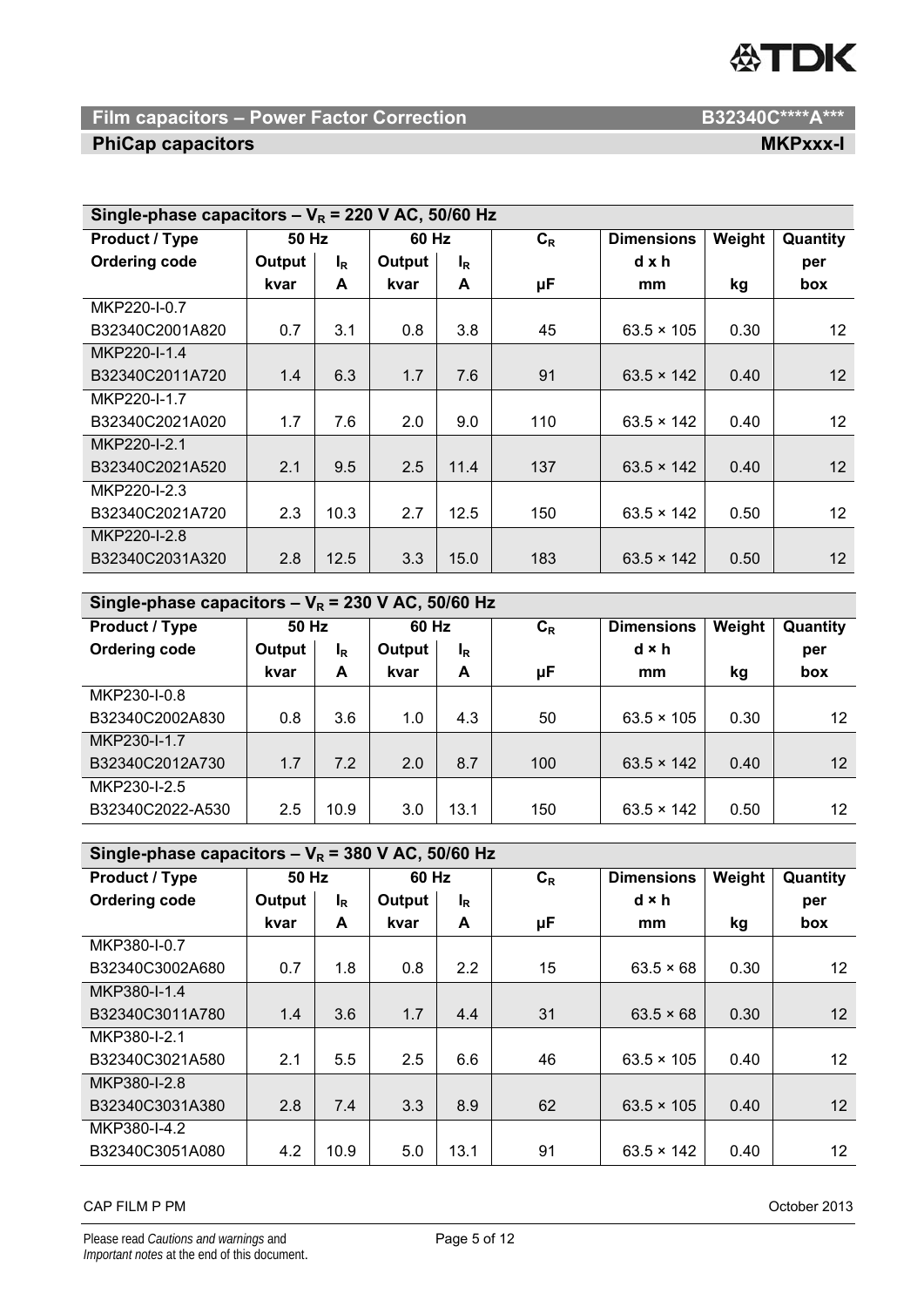# **Film capacitors – Power Factor Correction B32340C\*\*\*\*A\*\*\***

## **PhiCap capacitors MKPxxx-I MKPxxx-I**

| Single-phase capacitors $-V_R$ = 400 V AC, 50/60 Hz |        |       |        |       |       |                   |        |                   |  |  |  |  |  |  |
|-----------------------------------------------------|--------|-------|--------|-------|-------|-------------------|--------|-------------------|--|--|--|--|--|--|
| Product / Type                                      |        | 50 Hz |        | 60 Hz | $C_R$ | <b>Dimensions</b> | Weight | Quantity          |  |  |  |  |  |  |
| <b>Ordering code</b>                                | Output | $I_R$ | Output | $I_R$ |       | $d \times h$      |        | per               |  |  |  |  |  |  |
|                                                     | kvar   | A     | kvar   | A     | μF    | mm                | kg     | box               |  |  |  |  |  |  |
| MKP400-I-0.8                                        |        |       |        |       |       |                   |        |                   |  |  |  |  |  |  |
| B32340C4002A800                                     | 0.8    | 2.0   | 1.0    | 2.3   | 15    | $63.5 \times 68$  | 0.30   | 12 <sup>°</sup>   |  |  |  |  |  |  |
| MKP400-I-1.7                                        |        |       |        |       |       |                   |        |                   |  |  |  |  |  |  |
| B32340C4012A700                                     | 1.7    | 4.2   | 2.0    | 5.0   | 33    | $63.5 \times 68$  | 0.30   | 12 <sup>2</sup>   |  |  |  |  |  |  |
| MKP400-I-2.5                                        |        |       |        |       |       |                   |        |                   |  |  |  |  |  |  |
| B32340C4022A500                                     | 2.5    | 6.3   | 3.0    | 7.5   | 50    | $63.5 \times 105$ | 0.40   | 12 <sup>°</sup>   |  |  |  |  |  |  |
| MKP400-1-3.3                                        |        |       |        |       |       |                   |        |                   |  |  |  |  |  |  |
| B32340C4032A300                                     | 3.3    | 8.4   | 4.0    | 10.0  | 66    | $63.5 \times 105$ | 0.40   | 12 <sup>2</sup>   |  |  |  |  |  |  |
| MKP400-I-4.2                                        |        |       |        |       |       |                   |        |                   |  |  |  |  |  |  |
| B32340C4051A000                                     | 4.2    | 10.4  | 5.0    | 12.5  | 83    | $63.5 \times 142$ | 0.50   | 12 <sup>°</sup>   |  |  |  |  |  |  |
| MKP400-I-5.0                                        |        |       |        |       |       |                   |        |                   |  |  |  |  |  |  |
| B32340C4052A000                                     | 5.0    | 12.4  | 6.0    | 15.0  | 99    | $63.5 \times 142$ | 0.50   | $12 \overline{ }$ |  |  |  |  |  |  |

### Single-phase capacitors  $-V<sub>P</sub>$  = 415 V AC, 50/60 Hz

| Product / Type       | 50 Hz  |       | 60 Hz  |       | $C_R$ | <b>Dimensions</b> | Weight | Quantity        |
|----------------------|--------|-------|--------|-------|-------|-------------------|--------|-----------------|
| <b>Ordering code</b> | Output | $I_R$ | Output | $I_R$ |       | $d \times h$      |        | per             |
|                      | kvar   | A     | kvar   | A     | μF    | mm                | kg     | box             |
| MKP415-I-0.8         |        |       |        |       |       |                   |        |                 |
| B32340C4002A810      | 0.8    | 2.0   | 1.0    | 2.4   | 15    | $63.5 \times 68$  | 0.35   | 12 <sup>2</sup> |
| MKP415-I-1.7         |        |       |        |       |       |                   |        |                 |
| B32340C4012A710      | 1.7    | 4.0   | 2.0    | 4.8   | 31    | $63.5 \times 105$ | 0.45   | 12 <sup>2</sup> |
| MKP415-I-2.5         |        |       |        |       |       |                   |        |                 |
| B32340C4022A510      | 2.5    | 6.0   | 3.0    | 7.2   | 46    | $63.5 \times 142$ | 0.50   | 12 <sup>°</sup> |
| MKP415-I-3.3         |        |       |        |       |       |                   |        |                 |
| B32340C4032A310      | 3.3    | 8.0   | 4.0    | 9.7   | 62    | $63.5 \times 142$ | 0.50   | 12 <sup>2</sup> |
| MKP415-I-5.0         |        |       |        |       |       |                   |        |                 |
| B32340C4052A010      | 5.0    | 12.0  | 6.0    | 14.4  | 91    | $63.5 \times 142$ | 0.50   | 12 <sup>2</sup> |

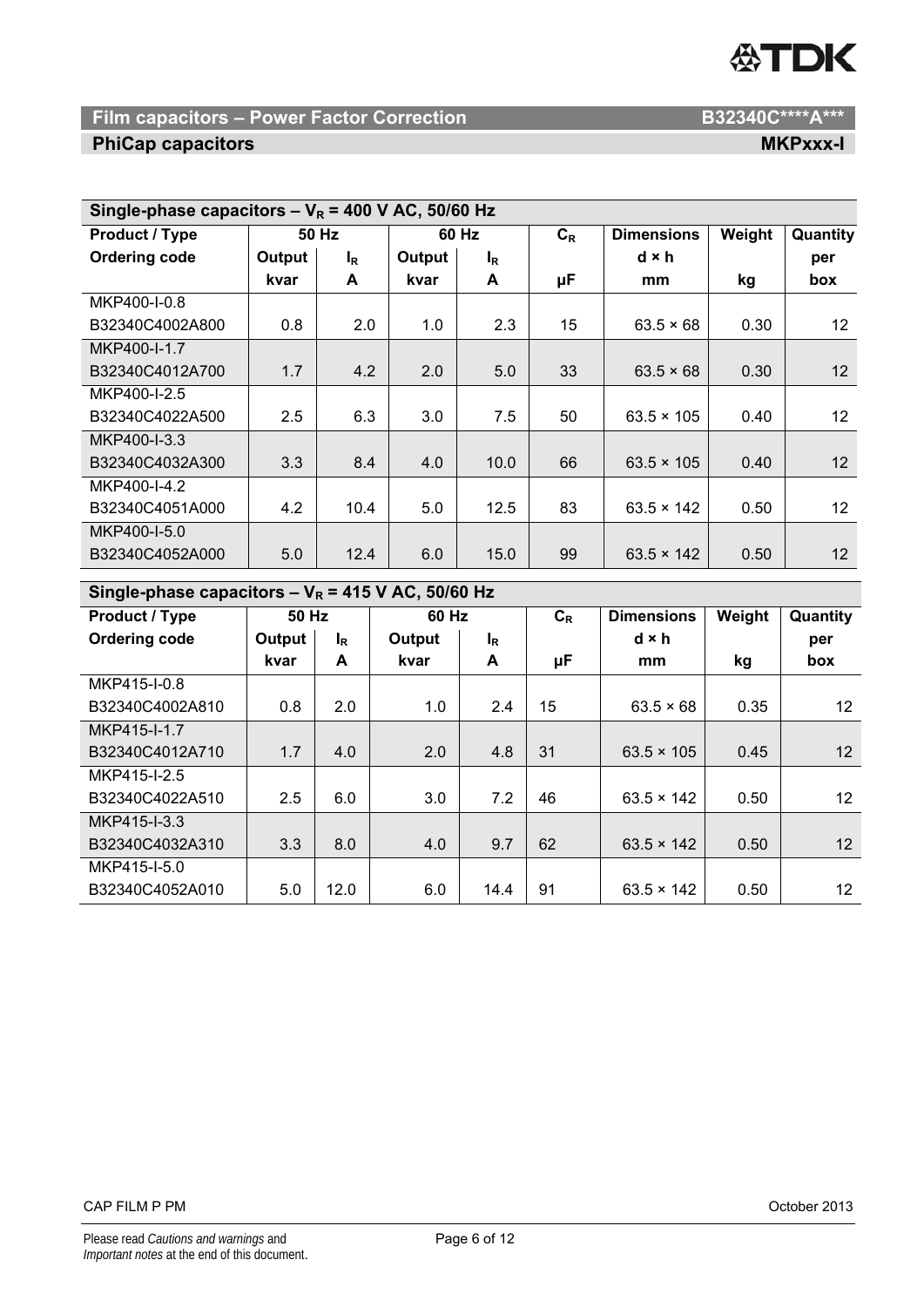# **Film capacitors – Power Factor Correction B32340C\*\*\*\*A\*\*\***

### **PhiCap capacitors MKPxxx-I MKPxxx-I**

| Single-phase capacitors $-V_R$ = 440 V AC, 50/60 Hz |        |                |        |                |       |                   |        |                 |  |  |  |  |
|-----------------------------------------------------|--------|----------------|--------|----------------|-------|-------------------|--------|-----------------|--|--|--|--|
| Product / Type                                      | 50 Hz  |                | 60 Hz  |                | $C_R$ | <b>Dimensions</b> | Weight | Quantity        |  |  |  |  |
| <b>Ordering code</b>                                | Output | l <sub>R</sub> | Output | l <sub>R</sub> |       | $d \times h$      |        | per             |  |  |  |  |
|                                                     | kvar   | A              | kvar   | A              | μF    | mm                | kg     | box             |  |  |  |  |
| MKP440-I-0.7                                        |        |                |        |                |       |                   |        |                 |  |  |  |  |
| B32340C4001A840                                     | 0.7    | 1.6            | 0.8    | 1.9            | 11    | $63.5 \times 68$  | 0.30   | 12              |  |  |  |  |
| MKP440-I-1.4                                        |        |                |        |                |       |                   |        |                 |  |  |  |  |
| B32340C4011A740                                     | 1.4    | 3.2            | 1.7    | 3.8            | 23    | $63.5 \times 68$  | 0.30   | 12 <sup>2</sup> |  |  |  |  |
| MKP440-I-2.1                                        |        |                |        |                |       |                   |        |                 |  |  |  |  |
| B32340C4021A540                                     | 2.1    | 4.7            | 2.5    | 5.7            | 34    | $63.5 \times 105$ | 0.40   | 12              |  |  |  |  |
| MKP440-I-2.8                                        |        |                |        |                |       |                   |        |                 |  |  |  |  |
| B32340C4031A340                                     | 2.8    | 6.4            | 3.3    | 7.6            | 46    | $63.5 \times 105$ | 0.40   | 12              |  |  |  |  |
| MKP440-I-3.3                                        |        |                |        |                |       |                   |        |                 |  |  |  |  |
| B32340C4032A340                                     | 3.3    | 7.6            | 4.0    | 9.1            | 55    | $63.5 \times 142$ | 0.50   | 12              |  |  |  |  |
| MKP440-I-4.2                                        |        |                |        |                |       |                   |        |                 |  |  |  |  |
| B32340C4051A040                                     | 4.2    | 9.5            | 5.0    | 11.4           | 68    | $63.5 \times 142$ | 0.50   | 12              |  |  |  |  |
| MKP440-I-5.0                                        |        |                |        |                |       |                   |        |                 |  |  |  |  |
| B32340C4052A040                                     | 5.0    | 11.4           | 6.0    | 13.6           | 82    | $63.5 \times 142$ | 0.50   | 12              |  |  |  |  |

### Single-phase capacitors  $-V_R = 480$  V AC, 50/60 Hz

| <b>Product / Type</b> | 50 Hz  |                | 60 Hz  |                       | $C_R$ | <b>Dimensions</b> | Weight | Quantity          |
|-----------------------|--------|----------------|--------|-----------------------|-------|-------------------|--------|-------------------|
| Ordering code         | Output | I <sub>R</sub> | Output | <b>I</b> <sub>R</sub> |       | dxh               |        | per               |
|                       | kvar   | A              | kvar   | A                     | μF    | mm                | kg     | box               |
| MKP480-I-0.7          |        |                |        |                       |       |                   |        |                   |
| B32340C4001A880       | 0.7    | 1.5            | 0.8    | 1.7                   | 10    | $63.5 \times 105$ | 0.30   | 12                |
| MKP480-I-1.4          |        |                |        |                       |       |                   |        |                   |
| B32340C4011A780       | 1.4    | 2.9            | 1.7    | 3.5                   | 19    | $63.5 \times 105$ | 0.30   | $12 \overline{ }$ |
| MKP480-I-2.1          |        |                |        |                       |       |                   |        |                   |
| B32340C4021A580       | 2.1    | 4.3            | 2.5    | 5.2                   | 29    | $63.5 \times 105$ | 0.30   | 12 <sup>2</sup>   |
| MKP480-I-2.8          |        |                |        |                       |       |                   |        |                   |
| B32340C4031A380       | 2.8    | 5.8            | 3.3    | 6.9                   | 38    | $63.5 \times 142$ | 0.50   | $12 \overline{ }$ |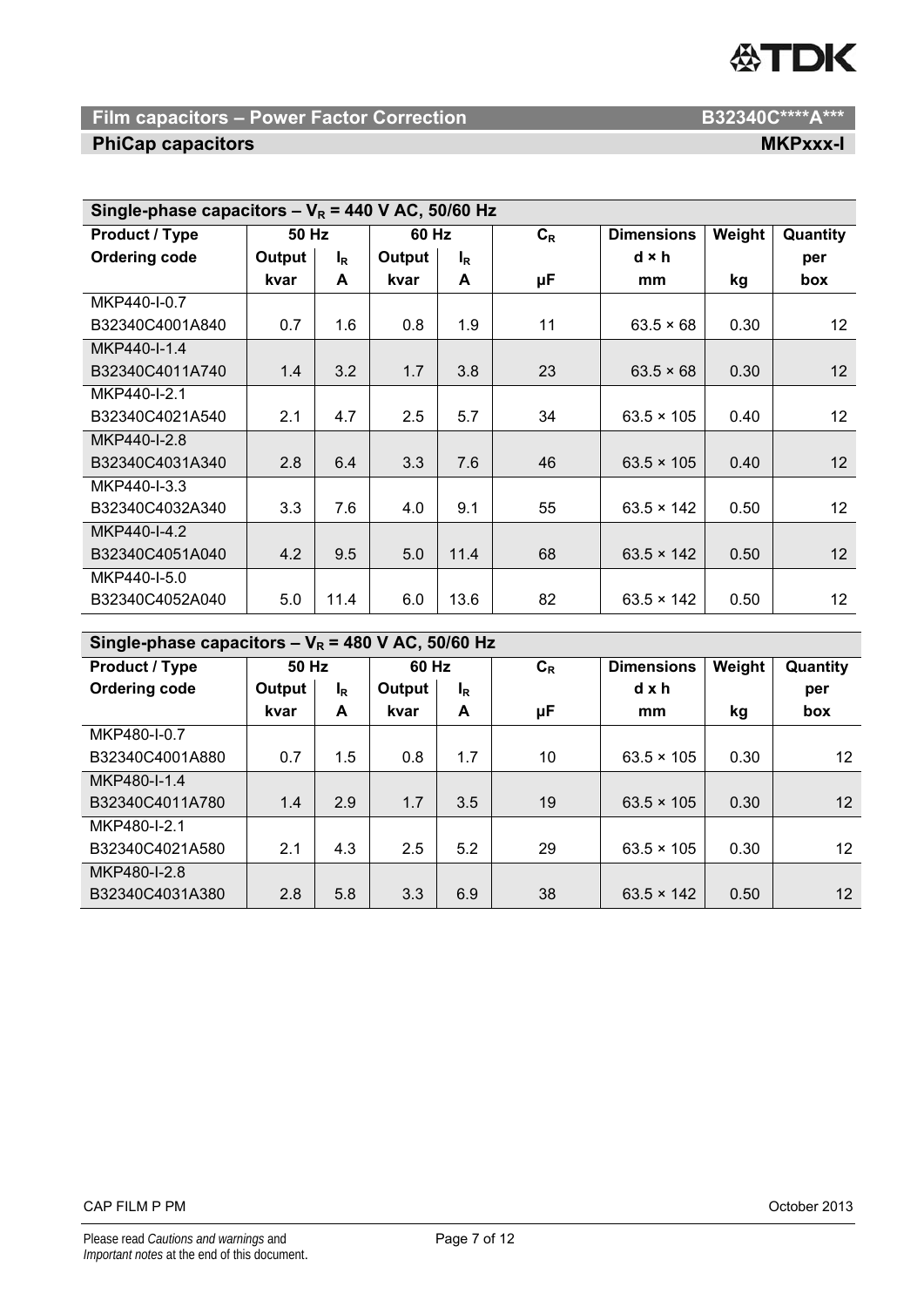# **Film capacitors – Power Factor Correction B32340C\*\*\*\*A\*\*\***

# **PhiCap capacitors MKPxxx-I MKPxxx-I**

| Single-phase capacitors $-V_R$ = 525 V AC, 50/60 Hz |        |                |        |                |       |                   |        |          |  |
|-----------------------------------------------------|--------|----------------|--------|----------------|-------|-------------------|--------|----------|--|
| Product / Type                                      | 50 Hz  |                | 60 Hz  |                | $C_R$ | <b>Dimensions</b> | Weight | Quantity |  |
| Ordering code                                       | Output | l <sub>R</sub> | Output | l <sub>R</sub> |       | $d \times h$      |        | per      |  |
|                                                     | kvar   | A              | kvar   | A              | μF    | mm                | kg     | box      |  |
| MKP525-I-1.4                                        |        |                |        |                |       |                   |        |          |  |
| B32340C5011A720                                     | 1.4    | 2.6            | 1.7    | 3.1            | 15    | $63.5 \times 105$ | 0.30   | 12       |  |
| MKP525-I-2.8                                        |        |                |        |                |       |                   |        |          |  |
| B32340C5031A320                                     | 2.8    | 5.2            | 3.3    | 6.2            | 31    | $63.5 \times 142$ | 0.50   | 12       |  |
| MKP525-I-3.3                                        |        |                |        |                |       |                   |        |          |  |
| B32340C5032A320                                     | 3.3    | 6.3            | 4.0    | 7.6            | 38    | $63.5 \times 142$ | 0.60   | 12       |  |
| MKP525-I-4.2                                        |        |                |        |                |       |                   |        |          |  |
| B32340C5051A020                                     | 4.2    | 8.0            | 5.0    | 9.5            | 48    | $63.5 \times 142$ | 0.60   | 12       |  |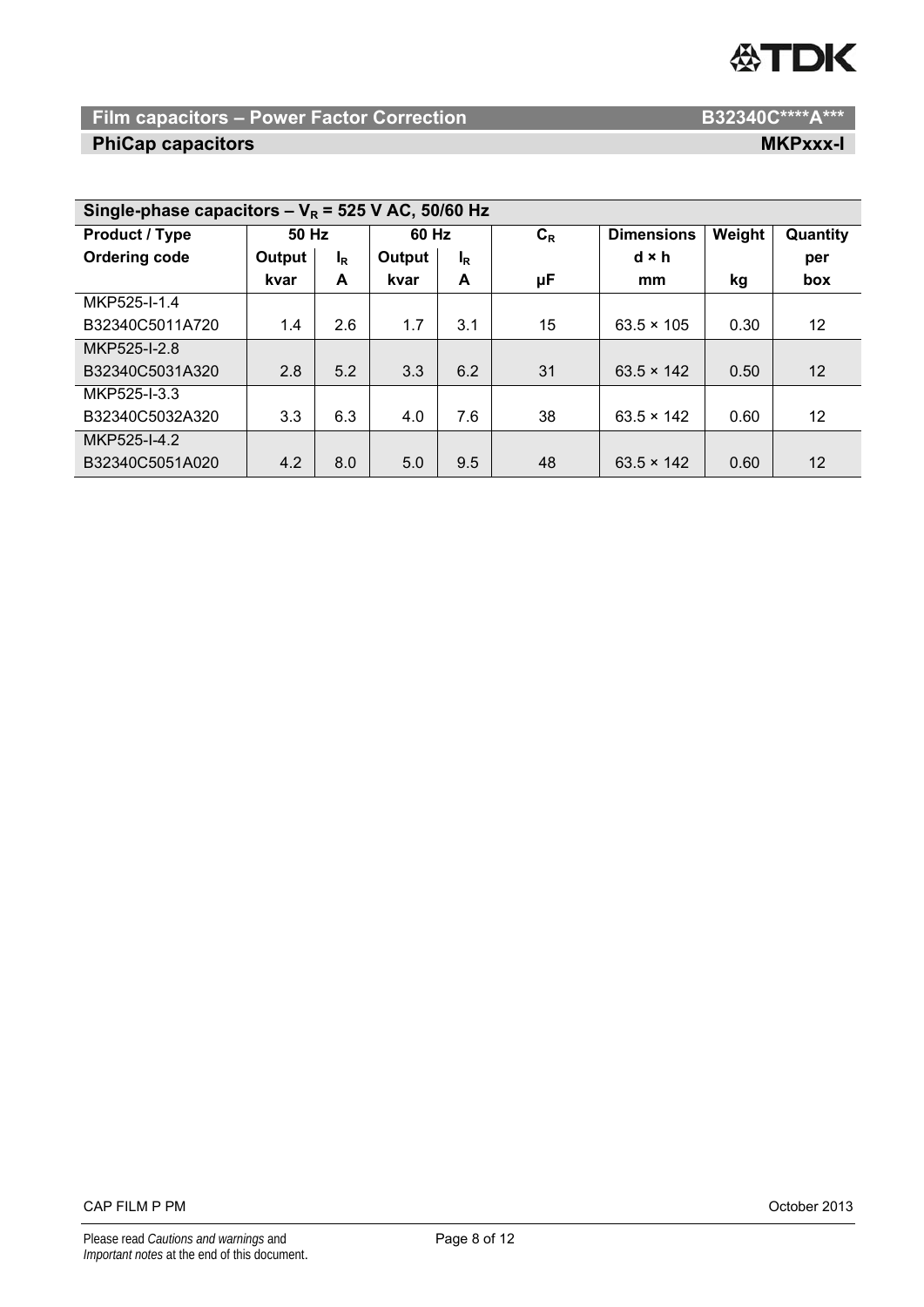

**PhiCap capacitors MKPxxx-I MKPxxx-I** 

### **Cautions and warnings**

- In case of dents of more than 1 mm depth or any other mechanical damage, capacitors must not be used at all.
- This applies also in cases of oil leakages.
- To ensure the full functionality of the overpressure disconnector, elastic elements must not be hindered and a minimum space of 12 mm has to be kept above each capacitor.
- Do not handle the capacitor before it is discharged.
- Resonance cases must be avoided by appropriate application design in any case.
- Handle capacitors carefully, because they may still be charged even after disconnection due to faulty discharging devices.
- Protect the capacitor properly against over current and short circuit.
- Failure to follow cautions may result, worst case, in premature failures, bursting and fire.

### Discharging

Capacitors must be discharged to a maximum of 10% of rated voltage before they are switched in again. This prevents an electric impulse discharge in the application, influences the capacitor's service life and protects against electric shock. The capacitor must be discharged to 75 V or less within 3 minutes. There must be not any switch, fuse or any other disconnecting device in the circuit between the power capacitor and the discharging device. Discharge resistors are included in the deliver; alternatively discharge reactors are available from EPCOS. Discharge and short circuit capacitor before handling!

### Service life expectancy

Electrical components do not have an unlimited service life expectancy; this applies to self-healing capacitors too. The maximum service life expectancy may vary depending on the application the capacitor is used in.

### **Safety**

Electrical or mechanical misapplication of capacitors may be hazardous. Personal injury or property damage may result from bursting of the capacitor or from expulsion of oil or melted material due to mechanical disruption of the capacitor.

- Ensure good, effective grounding for capacitor enclosures.
- Provide means of disconnecting and insulating a faulty component/bank.
- The terminals of capacitors, connected bus bars and cables as well as other devices may also be energized.
- Follow good engineering practice.

### Thermal load/over-temperature

After installation of the capacitor it is necessary to verify that maximum hot-spot temperature is not exceeded at extreme service conditions.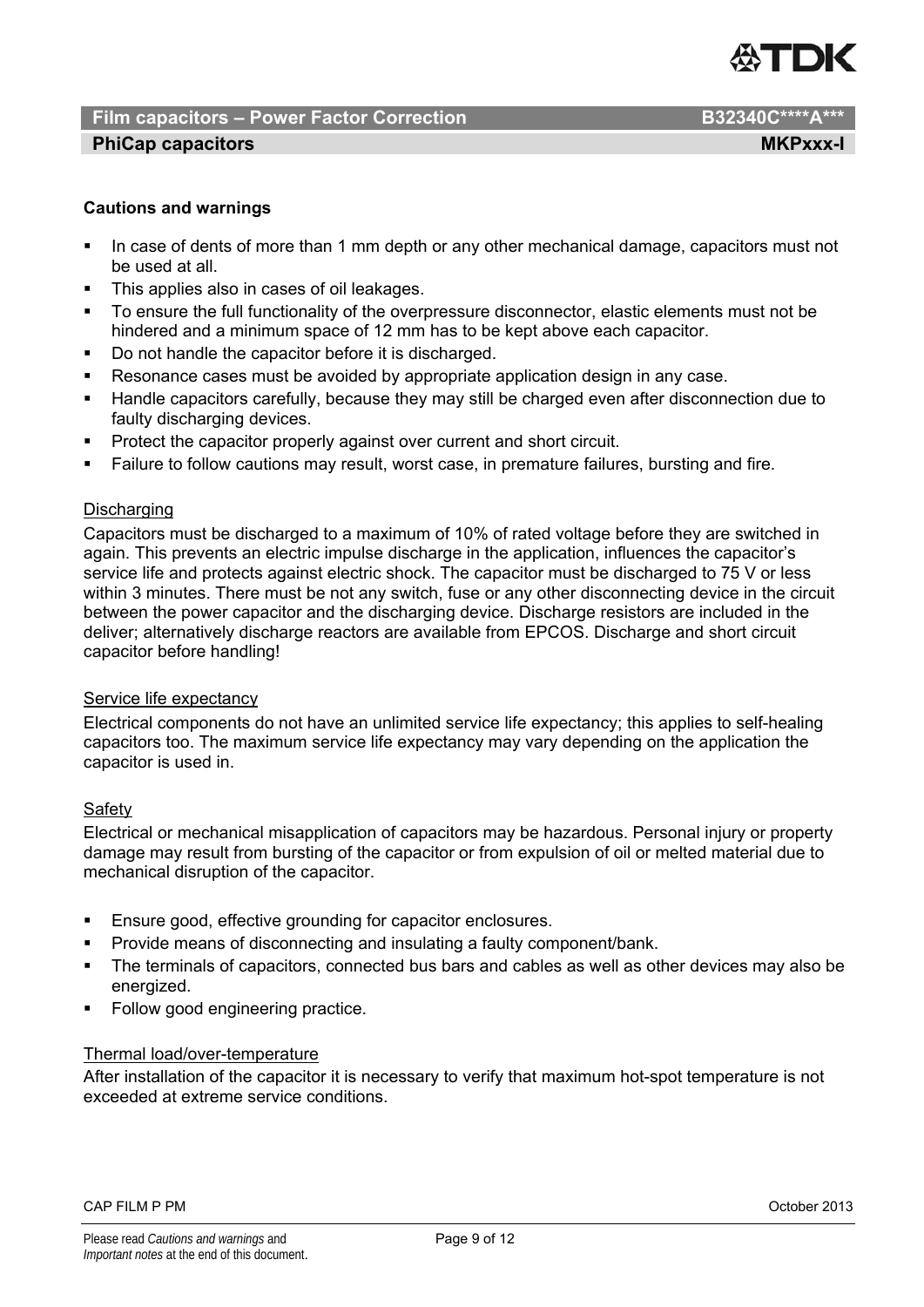

### **PhiCap capacitors MKPxxx-I MKPxxx-I**

### Overpressure disconnector

To ensure full functionality of an overpressure disconnector, the following must be observed:

- 1. The elastic elements must not be hindered, i.e.
	- connecting lines must be flexible leads (cables),
	- there must be sufficient space (min. 12 mm) for expansion above the connections. This will enable a longitudinal extension of the can to secure the overpressure disconnector work.
	- folding beads must not be retained by clamps.
- 2. Maximum allowed fault current of 10000 A in accordance with UL 810 standard must be assured by the application.
- 3. Stress parameters of the capacitor must be within the IEC 60831 specification.

### Overcurrent and short circuit protection

- Use HRC fuses or MCCBs for short circuit protection. Short circuit protection and connecting cables should be selected so that 1.5 times the rated capacitor current can be permanently handled.
- HRC fuses do not protect a capacitor against overload - they are only for short circuit protection.
- The HRC fuse rating should be 1.6 to 1.8 times rated capacitor current.
- Do not use HRC fuses to switch capacitors (risk of arcing).
- Use thermal magnetic over current relays for overload protection.

### Resonance cases

Resonance cases must be avoided by appropriate application design in any case. Maximum total RMS capacitor current (incl. fundamental harmonic current) specified in technical data must not be exceeded.

### Re-switching vs. phase-opposition

In case of voltage interruption, a sufficient discharge time has to be ensured to avoid phaseopposition and resulting high inrush currents.

### Vibration resistance

The resistance to vibration of capacitors corresponds to IEC 68, part 2–6.

Max. test conditions:

| Test duration          | $6h*$                  |
|------------------------|------------------------|
| Frequency range 1      | $1055$ Hz*             |
| Displacement amplitude | $0.75$ mm <sup>*</sup> |

\*corresponding to max. 98.1 m/s" or 10 *g*

These figures apply to the capacitor alone. Because the fixing and the terminals may influence the vibration properties, it is necessary to check stability when a capacitor is built in and exposed to vibration. Irrespective of this, you are advised not to locate capacitors where vibration amplitude reaches the maximum in strongly vibrating equipment.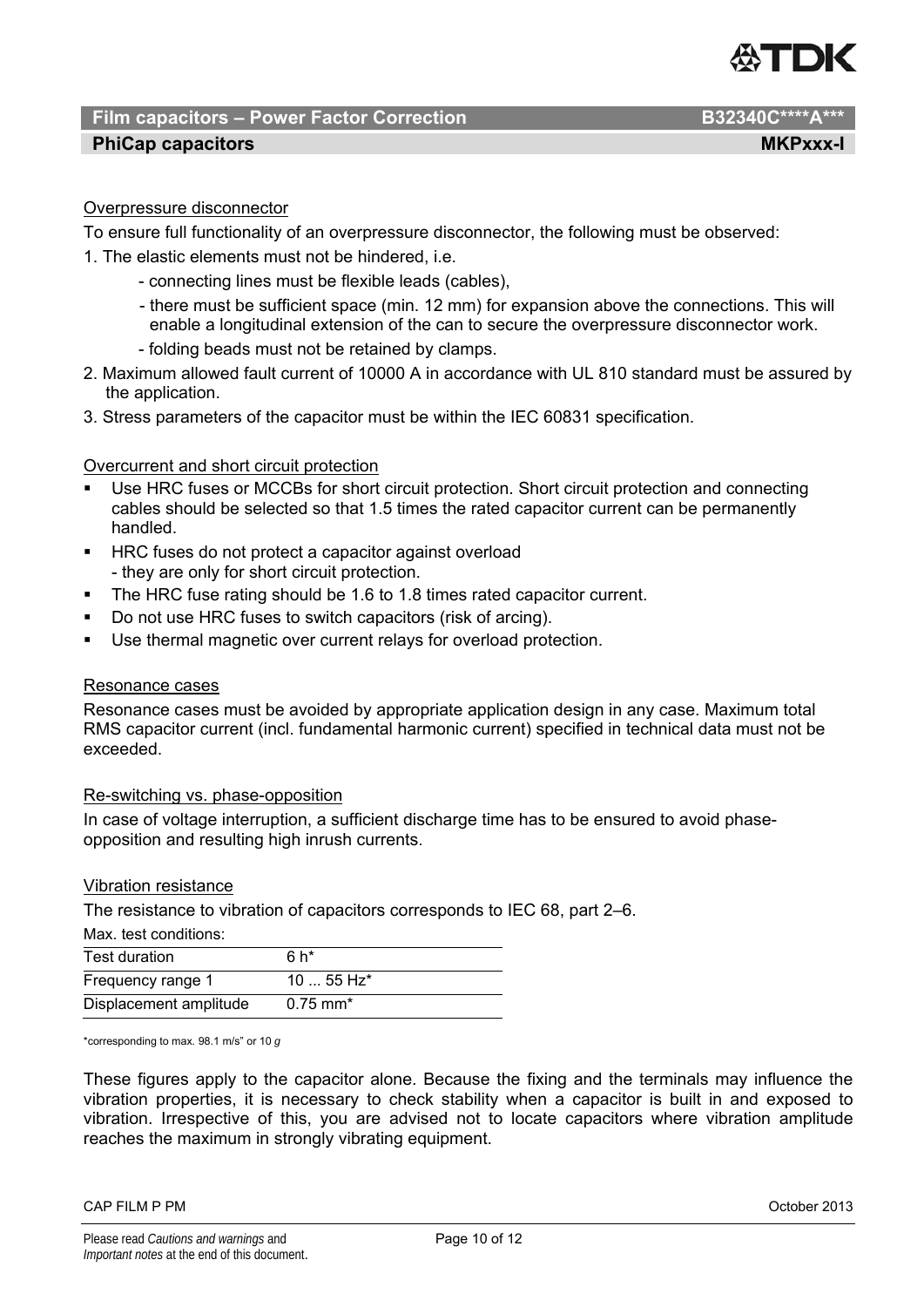

### **PhiCap capacitors MKPxxx-I MKPxxx-I**

### Mechanical protection

The capacitor has to be installed in a way that mechanical damages and dents in the aluminium can are avoided.

### **Grounding**

The threaded bottom stud of the capacitor has to be used for grounding. In case grounding is done via metal chassis that the capacitor is mounted to, the layer of varnish beneath the washer and nut should be removed. The maximum tightening torque is 10 Nm.

### Maintenance

- Check tightness of the connections/terminals periodically.
- Take current reading twice a year and compare with nominal current. Use a harmonic analyser or true effective RMS-meter.
- In case of current above the nominal current check your application for modifications.
- If a significant increase in the amount of non-linear loads has been detected, then a consultant has to be called in for a harmonic study.
- In case of the presence of harmonics installation of a de-tuned capacitor bank (reactors) must be considered.
- Check the discharge resistors/reactors and in case of doubt, check their function:
	- (1) Power the capacitor up and down.
	- (2) After 90 seconds the voltage between the terminals must decline to less than 75 V.
- Check the temperature of capacitors directly after operation for a longer period, but make sure that the capacitors have been switched off. In case of excessive temperature of individual capacitors, it is recommended to replace these capacitors, as this should be an indication for loss factor increase, which is a sign for reaching end of life.

### Storage and operating conditions

Do not use or store capacitors in corrosive atmosphere, especially where chloride gas, sulfide gas, acid, alkali, salt or the like are present. In dusty environments regular maintenance and cleaning especially of the terminals is required to avoid conductive path between phases and/or phases and ground.

### Note

For detailed information about PFC capacitors and cautions, refer to the latest version of EPCOS PFC Product Profile.

Important: Please note that the "General Safety Recommendations for Power Capacitors" by ZVEI (German Electrical and Electronic Manufacturers´ Association (ZVEI) have to be observed in addition to the caution guidelines stated in the data sheet (Internet: www.epcos.com/pfc).